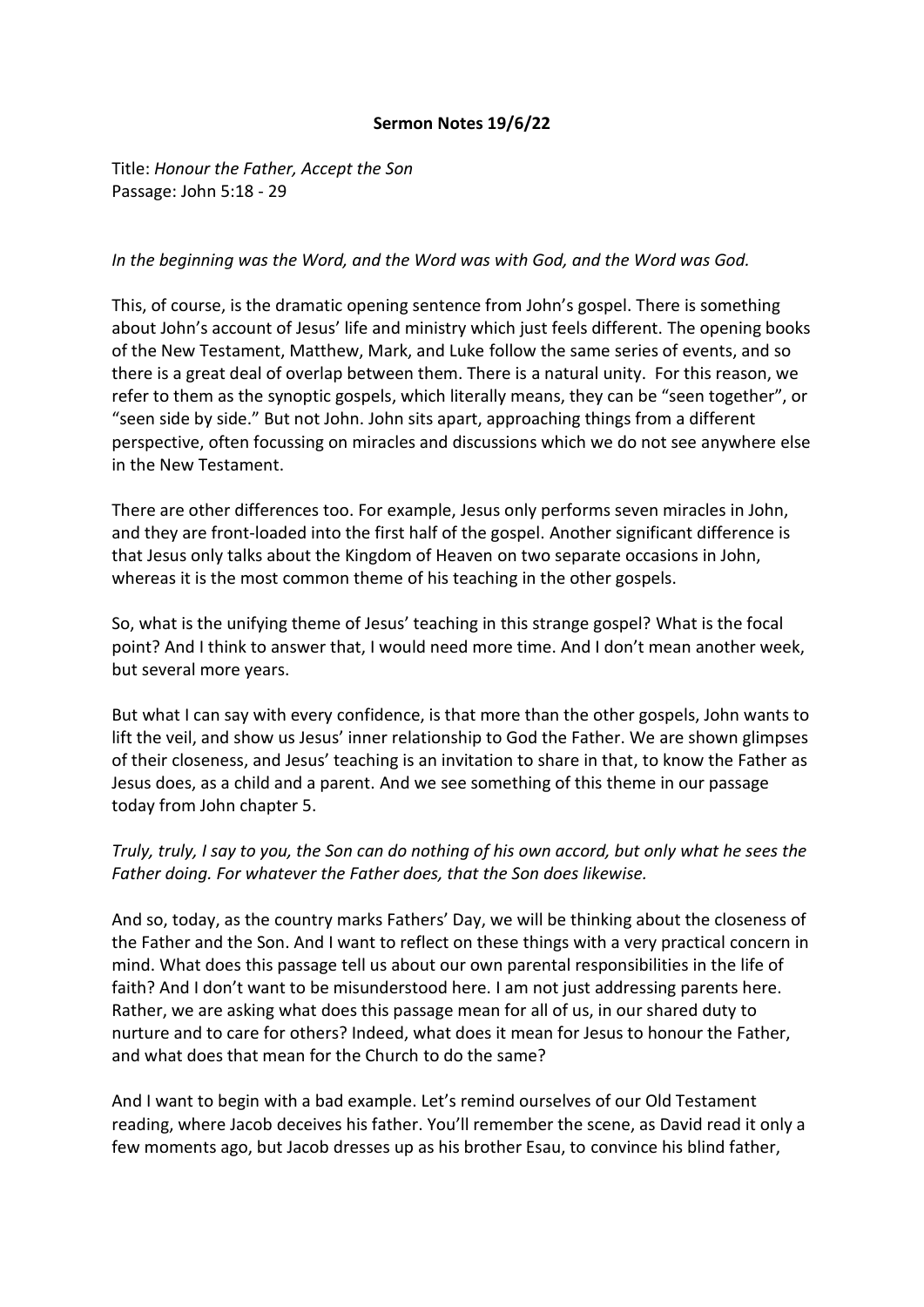Isaac, to give him his blessing, to confer upon him his great authority. Let me just read to you again some of the words of Isaac's blessing of Jacob.

*Let peoples serve you, and nations bow down to you. Be lord over your brothers, and may your mother's sons bow down to you.*

In this context, to bless someone is to confer upon them authority. Here, the authority of one generation is being passed on to the next. As it was for Abraham, so it was with his son Isaac, as it now rests with his son Jacob, the deceiver.

And as you may well imagine, when Esau uncovers this deception, he is furious. And what perhaps seems strange to us, is that the blessing is irrevocable; it cannot be taken back, it is legally binding despite this trickery. And when he hold these two passages up in parallel, Genesis 27 and John 5, when we compare Jacob and Jesus, the difference is clear.

Jacob deceives his father and steals his authority. Jesus obeys his father and receives his authority.

Let's remind ourselves of our gospel reading where Jesus says, *For as the Father has life in himself, so he has granted the Son also to have life in himself. And he has given him authority to execute judgment because he is the Son of Man.* 

Jacob deceives his father and steals his authority. Jesus obeys his father and receives his authority.

Now, all too often our own experience of relationships, of family life, bears more of a resemblance to that of Jacob than of Jesus. Indeed, our experience of church life looks more like Jacob than Jesus. We see the friction of Jacob and Esau at work from time to time, we see the tensions of Jacob jostling for position, seeking favour and prestige in the wider politics of church life. We occasionally see, with great regret, instances of deception or indeed, of intentional blindness in the broader structures of the institution. And we know that is not how church life should operate. We are grateful that God uses the Jacobs of this world, of course, that is us, that is grace, but we yearn to be more like Jesus, not least for the good of our families, and church family.

So what does it mean for us to honour God the Father, such as we see in John's gospel? And here, the answer must lie in verse 24 of our reading.

## *Truly, truly, I say you, whoever hears my word and believes him who sent me has eternal life. He does not come into judgement but has passed from death to life.*

To honour the Father, as we see time and time again in John's gospel, is to honour the Son. That is, to honour the Father, we must trust in the his Son who he sent to tell us all about him. We must trust that Jesus truly tells us something life-giving about God.

How then can I honour my heavenly Father? - by trusting in his Son, whom he sent.